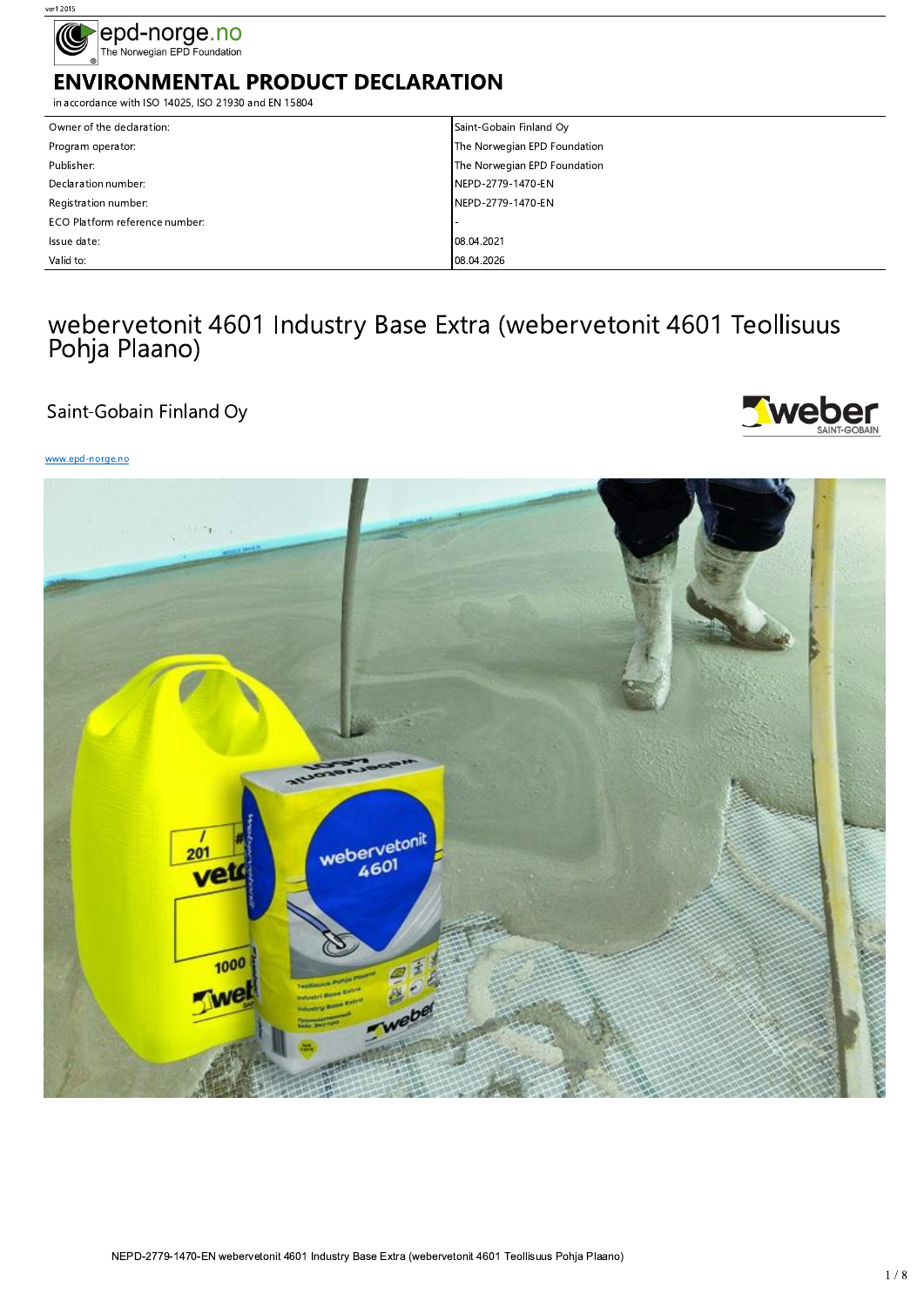

# **General information**

#### Product:

webervetonit 4601 Industry Base Extra (webervetonit 4601 Teollisuus Pohja Plaano)

#### Program operator:

The Norwegian EPD Foundation Pb. 5250 Majorstuen, 0303 Oslo Phone: +47 23 08 80 00 e-mail: post@epd-norge.no

#### **Declaration number:**

NEPD-2779-1470-EN

#### **ECO Platform reference number:**

#### This declaration is based on Product Category Rules:

CEN Standard EN 15804:2012+A1:2013 serves as core PCR. NPCR 009:2018 Part B for Technical - Chemical products in the building and construction industry

#### **Statement of liability:**

The owner of the declaration shall be liable for the underlying information and evidence. EPD Norway shall not be liable with respect to manufacturer information, life cycle assessment data and evidences.

#### **Declared unit:**

1 kg webervetonit 4601 Industry Base Extra (webervetonit 4601 Teollisuus Pohja Plaano)

#### Declared unit with option:

A1, A2, A3, A4, A5, C1, C2, C3, C4, D

#### **Functional unit:**

Functional unit is not used because use stage is not considered.

#### General information on verification of EPD from EPD tools:

Independent verification of data, other environmental information and the declaration according to ISO 14025:2010, § 8.1.3 and § 8.1.4. Individual third party verification of each EPD is not required when the EPD tool is i) integrated into the company's environmental management system, ii) the procedures for use of the EPD tool are approved by EPDNorway, and iii) the proccess is reviewed annualy. See Appendix G of EPD-Norway's General Programme Instructions for further information on EPD tools.

#### **Verification of EPD tool:**

Independent third party verification of the EPD tool, background data and test-EPD in accordance with EPDNorway's procedures and guidelines for verification and approval of EPD tools.

Anne Rønning, Norsus AS

(no signature required)

#### **Owner of the declaration:**

Saint-Gobain Finland Oy Contact person: Anne Kaiser Phone: +358400289933 e-mail: anne.kaiser@saint-gobain.com

## Manufacturer:

Saint-Gobain Finland Oy P.O. Box 70, Fi-00381 Helsinki Finland

#### Place of production:

Saint-Gobain Finland Oy P.O. Box 70, Fi-00381 Helsinki Finland

#### **Management system:**

ISO 9001:2015, ISO 14001:2015 and OHSAS 18001:2007

#### Organisation no:

F109515553

**Issue date: 08.04.2021** 

Valid to: 08.04.2026

## Year of study:

2019

#### Comparability:

EPD of construction products may not be comparable if they not comply with EN 15804 and seen in a building context.

#### Development and verification of EPD:

The declaration has been developed and verified using EPD tool lca.tools ver EPD2020.11, developed by LCA.no AS. The EPD tool is integrated into the company's environmental management system, and has been approved by EPD-Norway

Developer of EPD:

Riitta Helio

Reviewer of company-specific input data and EPD:

Anne Kaiser

#### Approved:

Sian

Håkon Hauan, CEO EPD-Norge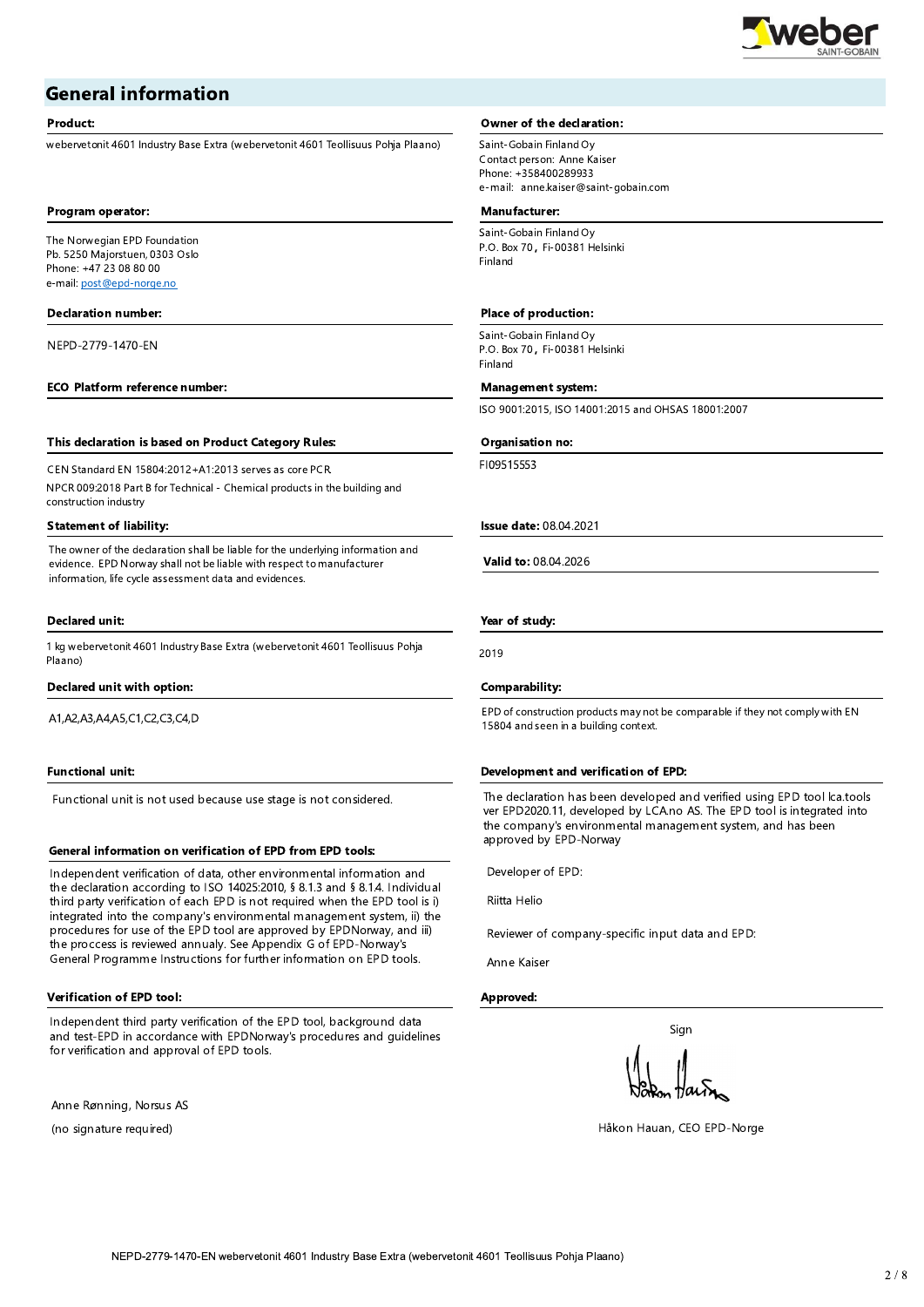

# **Product**

#### **Product description:**

webervetonit 4601 Industry Base Extra is hand applicable and pumpable, fast-setting, low-alkaline, fiber-reinforced cementitious concrete floor screed without casein for industrial floor levelling in industrial spaces with light loads (pallet jacks, pedestrian, etc.) and where surface finishing is done with epoxy or polyurethane coatings. The product is suitable for medium load flooring as a levelling screed for webervetonit 4650, webervetonit 4655 and weberfloor 4630. Coating with epoxy or acrylic coatings after 1-3 days. Delivered in 20 kg bags, 1000 kg big bags and as bulk in silos.

#### **Product specification**

The composition of the product is described in the following table:

| <b>Materials</b> | %        |
|------------------|----------|
| Binder           | 10-30%   |
| Aggregate        | 40-65%   |
| Filler           | 20-35%   |
| <b>Additives</b> | $1 - 5%$ |

# **Technical data:**

webervetonit 4601 Industry Base Extra is produced according to the requirements of EN 13813 (Screed material and floor screeds - Screed materials).

Density: 1.6 - 1.8 kg/dm3. Recommended laver thickness: 5-30 mm. Consumption: 1,8 kg/m<sup>2</sup>/ 1 mm

More information: https://www.fi.weber/lattiaratkaisut-ja-tuotteet/teollisuus-javarilliset-lattiatuotteet/webervetonit-4601-teollisuus-pohja-plaano

#### Market:

Nordic and Baltic countries.

#### Reference service life, product

The reference service life of the product is similar to the service life of the buildina.

The allocation is made in accordance with the provisions of EN 15804. Incoming energy and water and waste production in-house is allocated

equally among all products through mass allocation. Effects of primary

the material was used. The recycling process and transportation of the

production of recycled materials is allocated to the main product in which

#### Reference service life, building

material is allocated to this analysis.

60 years.

**Allocation:** 

# **LCA: Calculation rules**

## **Declared unit:**

1 kg webervetonit 4601 Industry Base Extra (webervetonit 4601 Teollisuus Pohja Plaano)

#### **Cut-off criteria:**

All major raw materials and all the essential energy is included. The production processes for raw materials and energy flows with very small amounts (less than 1%) are not included. These cut-off criteria do not apply for hazardous materials and substances

Machines and facilities (capital goods) required for and during the production are excluded, as is transportation of employees.

#### Data quality:

Specific data for the product composition are provided by the manufacturer. They represent the production of the declared product and were collected for EPD development in the year of study. Background data is based on registered EPDs according to EN 15804, Ostfold Research databases, ecoinvent and other LCA databases. The data quality of the raw materials in A1 is presented in the table below.

Plant manufacturing data is collected for 2019. Raw materials, transport and production volumes are also for 2019.

| <b>Materials</b> | <b>Source</b>            | Data quality | Year |
|------------------|--------------------------|--------------|------|
| Chemicals        | Chemicals below cut-off  | No data      |      |
| <b>Binder</b>    | EPD-BVG-20140073-IAG1-EN | <b>EPD</b>   | 2014 |
| Additives        | ecoinvent 3.4            | Database     | 2017 |
| Aggregate        | ecoinvent 3.4            | Database     | 2017 |
| Filler           | ecoinvent 3.4            | Database     | 2017 |
| Packaging        | ecoinvent 3.4            | Database     | 2017 |
| Packaging        | Modified ecoinvent 3.4   | Database     | 2017 |
| Cement           | Supplier                 | <b>EPD</b>   | 2019 |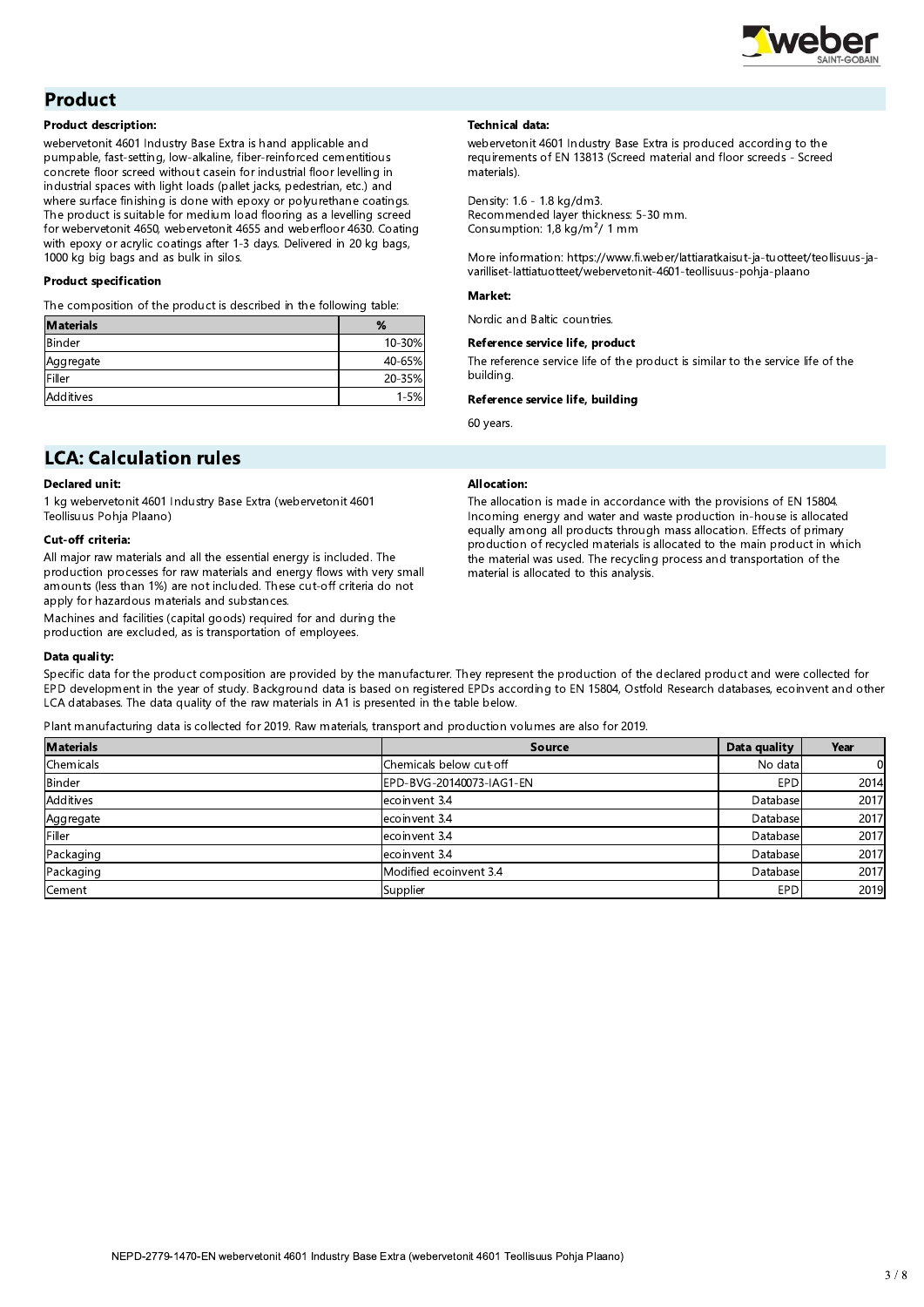

#### System boundary:

All processes from raw material extraction to product transport to the construction site and assembly are included in the analysis as well as end of life stage and phases beyond the system boundary (A1 - A5, C1-C4, D). The basic production process comprises mixing of raw materials together. Raw materials are cement, aggregate, filler and additives delivered as bulk, big bags or smaller bags from EU. Ready mixed product then packed to small bags, big bags or in silos for bulk deliveries. Floor screeds are also delivered as bulk, where only water is added to pump truck silo being ready for the installation.

Floor screed doesn't require any maintenance during the use stage, so stage B is not considered. When building is demolished at the end-of-life floor structure with floor screed integrated into concrete slab are crushed. 90 % of crushed concrete is recycled and used to replace natural gravel in soil construction, remaining 10% being disposed into landfill.

System boundaries (cradle-to-gate with options) are illustrated in the picture below.



#### **Additional technical information:**

The LCA calculation has been made taking into account the fact that during the manufacturing process it is used 100% renewable electricity. This 100% renewable electricity bought is evidenced by Guarantee of Origin certificates(GOs) from LOS, valid for the period chosen in the calculation (2019).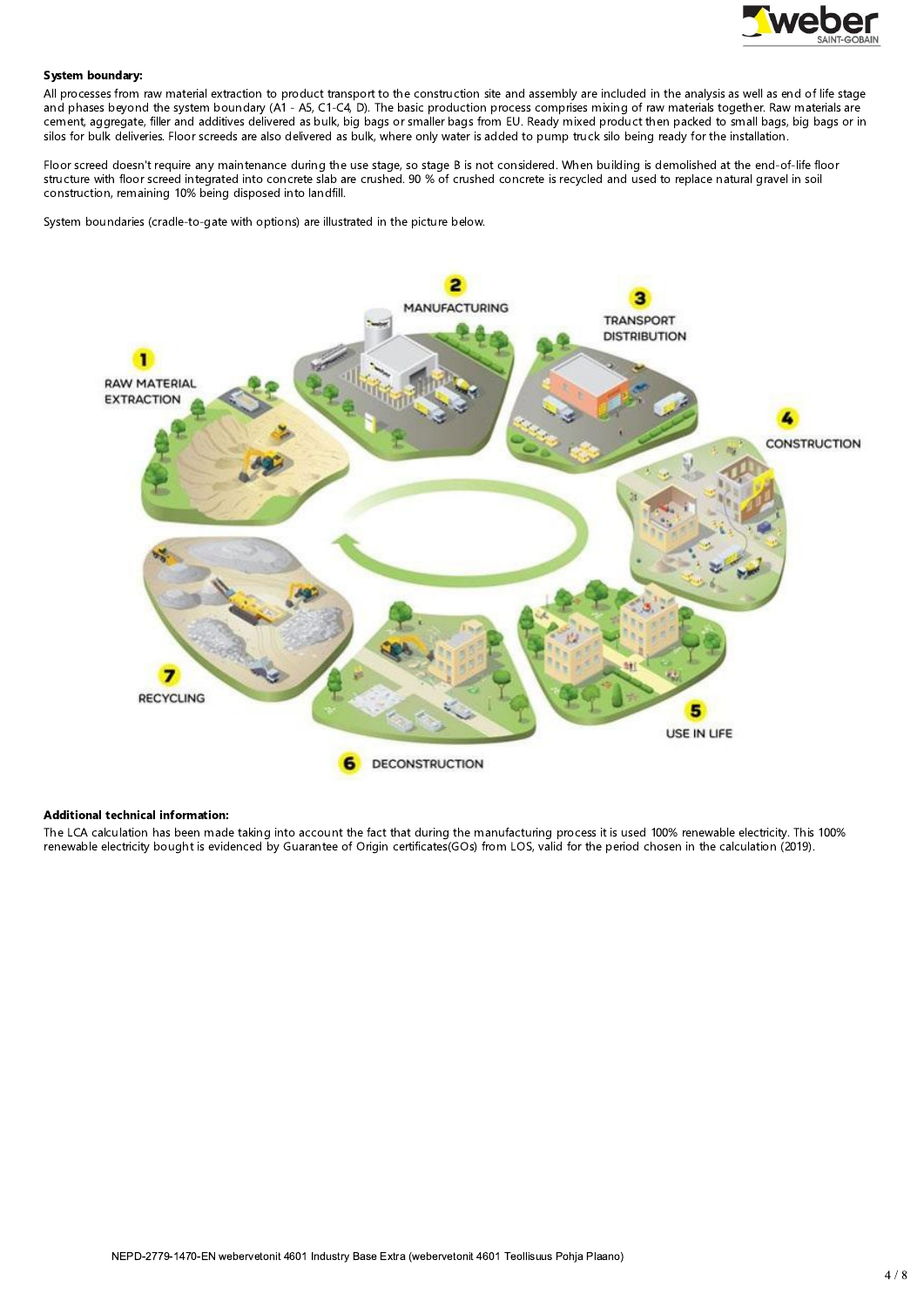

# **LCA: Scenarios and additional technical information**

The following information describe the scenarios in the different modules of the EPD.

Transport distance to the construction site (A4) is estimated to be 90 km from the manufacturing site (Kiikala - Helsinki). It is assumed that all the demolition waste is collected and 90% of crushed concrete is recycled and 10% is disposed into landfill. Transport distance to processing is estimated to be < 30 km.

## Transport from production place to user (A4)

| <b>Type</b>                 | <b>Capacity utilisation</b><br>(incl. return) % | Type of vehicle                     | Distance km | <b>Fuel/Energy</b><br>consumption | <b>Unit</b> | Value (I/t) |
|-----------------------------|-------------------------------------------------|-------------------------------------|-------------|-----------------------------------|-------------|-------------|
| <b>Truck</b>                | 55.0 %                                          | Truck, lorry over 32 tonnes, EURO 5 | 90          | 0.022823                          | l/tkm       | 2,05        |
| Railway                     |                                                 |                                     |             |                                   | l/tkm       |             |
| Boat                        |                                                 |                                     |             |                                   | l/tkm       |             |
| <b>Other Transportation</b> |                                                 |                                     |             |                                   | l/tkm       |             |

## **Assembly (A5)**

#### End of Life (C1, C3, C4)

|                                       | Unit           | Value  |
|---------------------------------------|----------------|--------|
| Auxiliary                             | kg             |        |
| Water consumption                     | m <sup>3</sup> |        |
| Electricity consumption               | kWh            | 0,0021 |
| Other energy carriers                 | MJ             |        |
| Material loss                         | kg             |        |
| Output materials from waste treatment | kg             | 0,0299 |
| Dust in the air                       | kg             |        |
| VOC emissions                         | kq             |        |

|                                       | Unit | Value  |
|---------------------------------------|------|--------|
| Hazardous waste disposed              | kg   |        |
| Collected as mixed construction waste | kg   |        |
| Reuse                                 | kg   |        |
| Recycling                             | kg   | 0,8928 |
| Energy recovery                       | kg   |        |
| To landfill                           | kg   | 0,0992 |

## Transport to waste processing (C2)

| <b>Type</b>                 | <b>Capacity utilisation</b><br>(incl. return) % | Type of vehicle                   | Distance km | <b>Fuel/Energy</b><br>consumption | <b>Unit</b> | Value (I/t) |
|-----------------------------|-------------------------------------------------|-----------------------------------|-------------|-----------------------------------|-------------|-------------|
| <b>Truck</b>                | 38.8 %                                          | Truck, lorry 16-32 tonnes, EURO 5 | 30          | 0.044606                          | l/tkm       | 1,34        |
| Railway                     |                                                 |                                   |             |                                   | l/tkm       |             |
| Boat                        |                                                 |                                   |             |                                   | l/tkm       |             |
| <b>Other Transportation</b> |                                                 |                                   |             |                                   | l/tkm       |             |

#### Benefits and loads beyond the system boundaries (D)

|                                                                                                                     | <b>Unit</b> | Value                  |
|---------------------------------------------------------------------------------------------------------------------|-------------|------------------------|
| <b>Substitution</b><br>! products (ka)<br>d recvcled cement-based.<br>crushed<br>nary aggregates with<br>prim<br>-- | -lka        | $\cap$ $\cap'$<br>v.os |

 $\ddot{\phantom{a}}$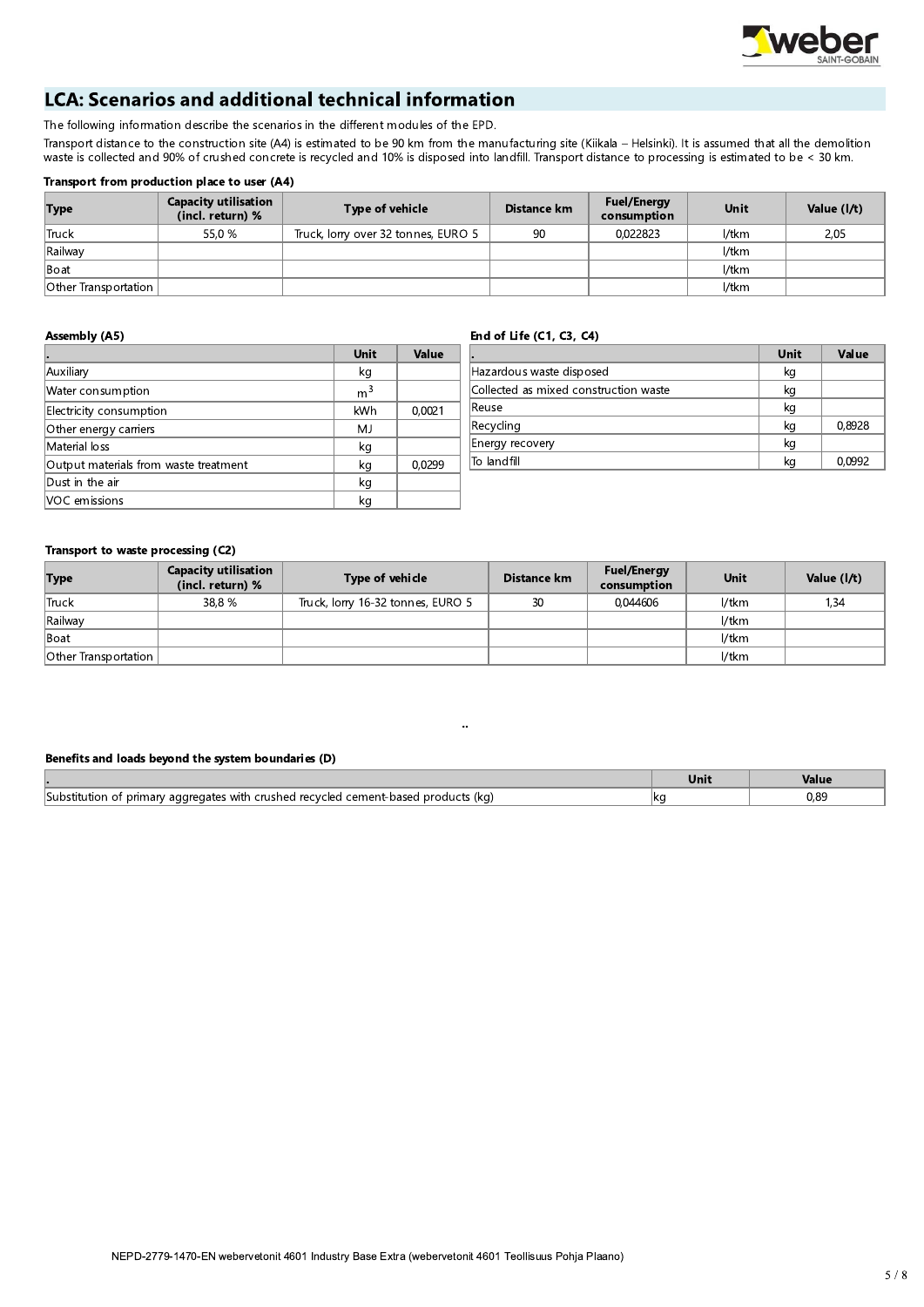

# **LCA: Results**

The LCA results are presented below for the declared unit defined on page 2 of the EPD document.

# System boundaries (X=included, MND=module not declared, MNR=module not relevant)

|                  | <b>Product stage</b> |                |                   | <b>Construction</b><br>installation<br>stage |            |                                |                | User stage       |               |                                |                          | End of life stage                |                |                         |          | Beyond the<br>system<br>bondaries    |
|------------------|----------------------|----------------|-------------------|----------------------------------------------|------------|--------------------------------|----------------|------------------|---------------|--------------------------------|--------------------------|----------------------------------|----------------|-------------------------|----------|--------------------------------------|
| Raw<br>materials | Transport            | Manufacturing  | Transport         | embly<br>ğ                                   | ەئ<br>9    | 8<br>듦<br>ä<br>٠<br>Maint<br>M | Repair         | ement<br>Replace | Refurbishment | ē<br>Operatio<br>energy<br>use | Operational<br>water use | construction<br>demolition<br>కి | Transport      | processing<br>aste<br>š | Disposal | Recycling<br>potential<br>Reuse-Reco |
| A <sub>1</sub>   | A <sub>2</sub>       | A <sub>3</sub> | A4                | A <sub>5</sub>                               | <b>B1</b>  | <b>B2</b>                      | B <sub>3</sub> | <b>B4</b>        | <b>B5</b>     | <b>B6</b>                      | <b>B7</b>                | C1                               | C <sub>2</sub> | C <sub>3</sub>          | C4       | D                                    |
| X                | X                    | Χ              | $\checkmark$<br>^ | X                                            | <b>MND</b> | <b>MND</b>                     | <b>MND</b>     | <b>MND</b>       | <b>MND</b>    | <b>MND</b>                     | <b>MND</b>               | X.                               | X              | $\checkmark$<br>A       | X        | X                                    |

## Environmental impact

| Parameter       | <b>Unit</b>                      | $A1 - A3$  | A4       | A <sub>5</sub> | C <sub>1</sub> | C <sub>2</sub> | C <sub>3</sub> | C <sub>4</sub> | D             |
|-----------------|----------------------------------|------------|----------|----------------|----------------|----------------|----------------|----------------|---------------|
| lgwp            | $\log$ CO <sub>2</sub> -eq       | 2,80E-01   | 7,85E-03 | 1,92E-03       | 3,96E-03       | 4,88E-03       | 7,77E-04       | $5,14E-04$     | $-3,54E-03$   |
| lodp.           | kg CFC11 -eg                     | 1,17E-08   | 1,53E-09 | $2,45E-10$     | $6,86E-10$     | $9,00E-10$     | 1,54E-10       | 1.70E-10       | $-4,59E-10$   |
| $\mathsf{POCP}$ | $\log C_{2}H_{4}$ -eq            | 6.39E-05   | 1.27E-06 | 3,38E-07       | $6.63E-07$     | 7.95E-07       | 1,43E-07       | 1,57E-07l      | $-9,23E-07$   |
| AP              | $\left \log$ SO <sub>2</sub> -eq | 7.03E-04   | 2,55E-05 | 8.16E-06       | 2,99E-05       | 1,56E-05       | 3,93E-06       | 3.75E-06       | $-2.05E-05$   |
| EP              | $\log$ PO $_4$ <sup>3-</sup> -eq | $2,10E-04$ | 4,28E-06 | 1,86E-06       | 6,53E-06       | 2,58E-06       | 6.96E-07       | $6.62E - 07$   | $-3.64E - 06$ |
| ADPM            | kg Sb -eg                        | 1,75E-06   | 1,77E-08 | 3,46E-09       | 1,70E-11       | 1,49E-08       | 4,80E-11       | 1,00E-11       | $-1,90E-10$   |
| ADPE            | MJ                               | $3,39E+00$ | 1,23E-01 | 1,87E-02       | 5,47E-02       | 7,35E-02       | 7,55E-03       | 1,44E-02       | $-3,78E-02$   |

GWP Global warming potential; ODP Depletion potential of the stratospheric ozone layer; POCP Formation potential of tropospheric photochemical oxidants; AP Acidification potential of land and water, EP Eutrophication potential, ADPM Abiotic depletion potential for non fossil resources, ADPE Abiotic depletion potential for fossil resources

"Reading example:  $9,0 E-03 = 9,0*10-3 = 0,009"$ \*INA Indicator Not Assessed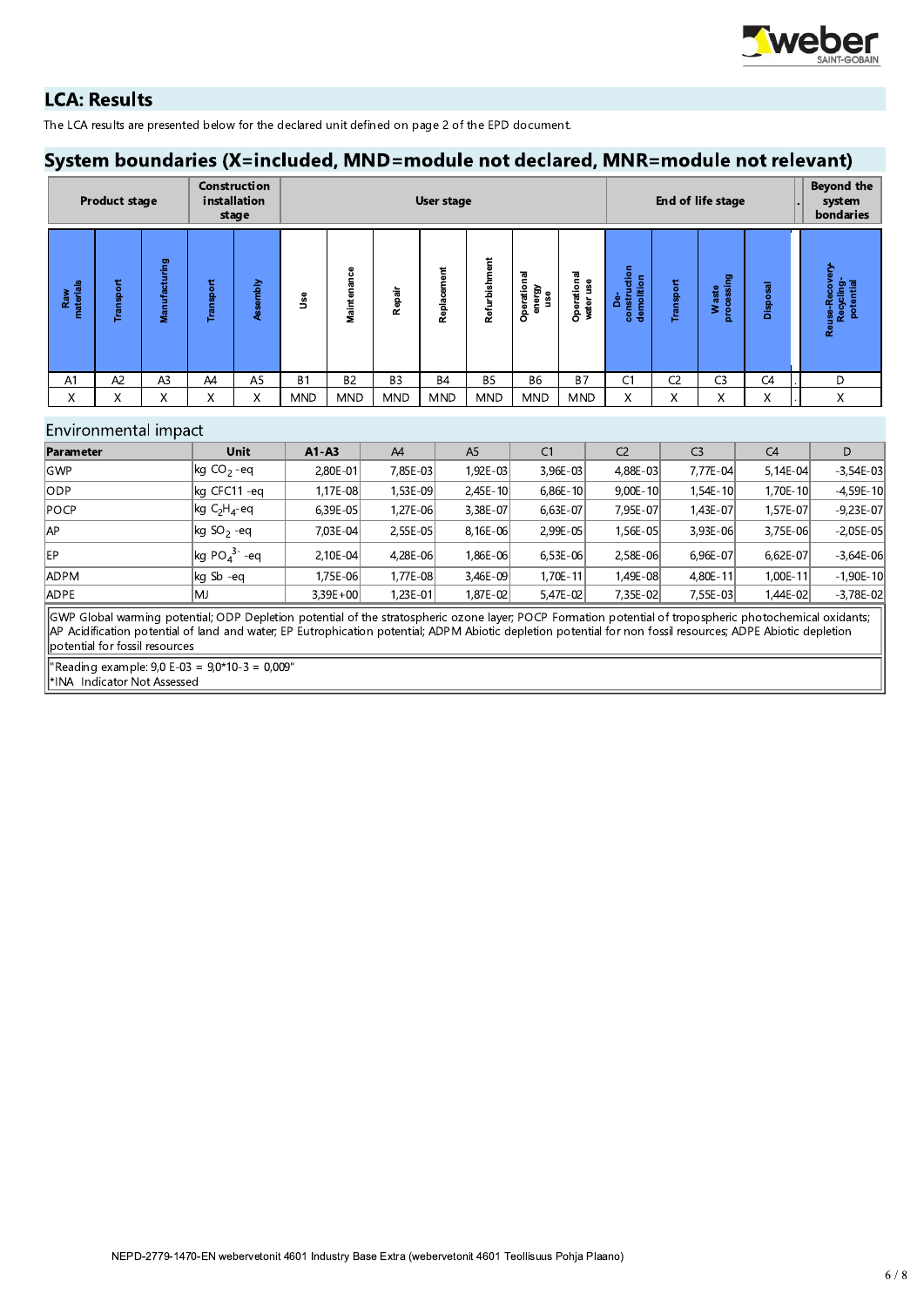

# Resource use

| Parameter    | <b>Unit</b>    | $A1 - A3$    | A4           | A <sub>5</sub> | C <sub>1</sub> | C <sub>2</sub> | C <sub>3</sub> | C <sub>4</sub> | D            |
|--------------|----------------|--------------|--------------|----------------|----------------|----------------|----------------|----------------|--------------|
| RPEE         | MJ             | 1,38E+00     | $2,23E-03$   | $3,24E-01$     | 3,00E-04       | $1,07E-03$     | 1,01E-02       | 1,18E-04       | $-1,27E-02$  |
| <b>RPEM</b>  | lMJ            | 5,29E-01     | $0,00E + 00$ | $0,00E + 00$   | $0,00E + 00$   | $0,00E + 00$   | $0,00E + 00$   | $0,00E + 00$   | $0,00E + 00$ |
| <b>TPE</b>   | MJ             | $1,90E + 00$ | $2,23E-03$   | 3,24E-01       | $3,00E-04$     | 1.07E-03       | $1,01E-02$     | 1.18E-04       | $-1,27E-02$  |
| <b>INRPE</b> | MJ             | $3.61E + 00$ | $1,27E-01$   | $3.56E-02$     | 5,52E-02       | 7,53E-02       | 1,98E-02       | 1,47E-02l      | $-5.21E-02$  |
| <b>NRPM</b>  | MJ             | .55E-02      | $0.00E + 00$ | $0.00E + 00$   | $0.00E + 00$   | $0.00E + 00$   | $0.00E + 00$   | $0.00E + 00$   | $0,00E + 00$ |
| <b>TRPE</b>  | MJ             | $3,62E + 00$ | $1,27E-01$   | $3,56E-02$     | 5,52E-02       | 7,53E-02       | 1,98E-02       | 1,47E-02       | $-5,21E-02$  |
| SM           | ∣kg            | 5,08E-02     | $0,00E + 00$ | $0.00E + 00$   | $0,00E + 00$   | $0,00E + 00$   | $0,00E + 00$   | $0,00E + 00$   | $0,00E + 00$ |
| <b>RSF</b>   | MJ             | 4,63E-02     | $0.00E + 00$ | 4,04E-06       | $0.00E + 00$   | $0.00E + 00$   | $0.00E + 00$   | $0.00E + 00$   | $0.00E + 00$ |
| <b>INRSF</b> | MJ             | 3.76E-01     | $0.00E + 00$ | $0.00E + 00$   | $0,00E + 00$   | $0.00E + 00$   | $0,00E + 00$   | $0,00E + 00$   | $0,00E + 00$ |
| lw           | m <sup>3</sup> | 1,90E-03     | $2,99E-05$   | 2,39E-04       | 4,75E-06       | $1,41E-05$     | 4,96E-06       | ,59E-05        | $-1,03E-03$  |

RPEE Renewable primary energy resources used as energy carrier; RPEM Renewable primary energy resources used as raw materials; TPE Total use of renewable materials; TRPE Total use of non renewable primary energy resources used as energy carrier; NRPM Non renewable primary energy resources used as energy carrier; NRPM Non renewable primary energy resources used as materials; renewable secondary fuels; W Use of net fresh water

"Reading example:  $9,0 E-03 = 9,0*10-3 = 0,009$ "

\*INA Indicator Not Assessed

# End of life - Waste

| .                                                                                            |      |              |                  |           |           |              |            |          |               |  |
|----------------------------------------------------------------------------------------------|------|--------------|------------------|-----------|-----------|--------------|------------|----------|---------------|--|
| Parameter                                                                                    | Unit | $A1 - A3$    | A4               | A5        |           |              |            | C4       | D             |  |
| HW                                                                                           | ∣kq  | 8.22E-05     | 6.75E-08         | 4.00E-08  | 1,50E-07l | 4,40E-08     | 1,83E-08   | 2.18E-08 | $-2.09E - 07$ |  |
| <b>NHW</b>                                                                                   | kg   | $6.48E - 02$ | 1.15E-02         | 1.43E-03l | 2.50E-04  | $3.96E - 03$ | $2,23E-04$ | 9.92E-02 | $-1,84E-03$   |  |
| <b>RW</b>                                                                                    | kg   | INA*         | INA <sup>*</sup> | INA*      | INA*l     | INA*l        | INA*       | INA*     | INA*l         |  |
| HW Hazardous waste disposed; NHW Non hazardous waste disposed; RW Radioactive waste disposed |      |              |                  |           |           |              |            |          |               |  |
|                                                                                              |      |              |                  |           |           |              |            |          |               |  |

"Reading example:  $9,0 E-03 = 9,0*10-3 = 0,009"$ 

\*INA Indicator Not Assessed

## End of life - Output flow

| Parameter                                                                                                                                          | Unit | $A1 - A3$    | A4           | A5           | C <sub>1</sub> | C <sub>2</sub> | C3           | C4           |              |
|----------------------------------------------------------------------------------------------------------------------------------------------------|------|--------------|--------------|--------------|----------------|----------------|--------------|--------------|--------------|
| lcr                                                                                                                                                | ⊪kg. | $0.00E + 00$ | $0.00E + 00$ | $0.00E + 00$ | $0.00E + 00$   | $0.00E + 00$   | $0.00E + 00$ | $0.00E + 00$ | $0,00E + 00$ |
| <b>IMR</b>                                                                                                                                         | kg   | 4.65E-05     | $0.00E + 00$ | 7.43E-03     | $0.00E + 00$   | $0.00E + 00$   | 8.93E-01     | $0.00E + 00$ | $0,00E + 00$ |
| <b>IMER</b>                                                                                                                                        | kg   | 3.22E-04     | $0.00E + 00$ | 2,25E-02     | $0.00E + 00$   | $0.00E + 00$   | $0.00E + 00$ | $0.00E + 00$ | $0.00E + 00$ |
| <b>IEEE</b>                                                                                                                                        | IMJ  | INA*         | INA*         | INA*         | INA*           | INA*l          | INA*         | INA*         | INA*         |
| <b>IETE</b>                                                                                                                                        | lMJ  | INA*         | INA*         | INA*         | INA*           | INA*l          | INA*         | INA*         | INA*         |
| [CR Components for reuse; MR Materials for recycling; MER Materials for energy recovery; EEE Exported electric energy; ETE Exported thermal energy |      |              |              |              |                |                |              |              |              |

"Reading example: 9,0 E-03 = 9,0\*10-3 = 0,009"

\*INA Indicator Not Assessed